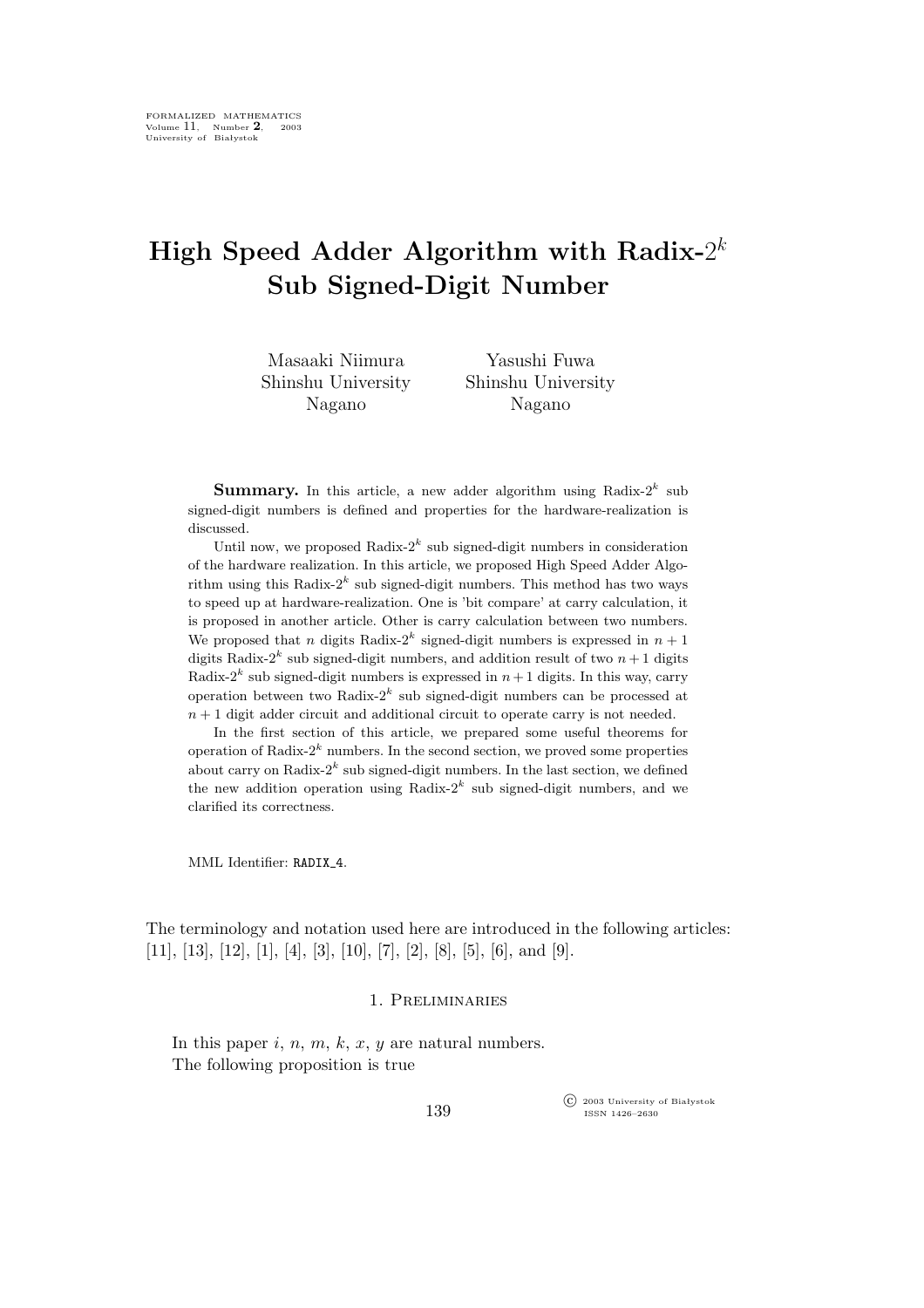(1) For every natural number k such that  $2 \le k$  holds  $2 <$  Radix k.

### 2. CARRY OPERATION AT  $n+1$  DIGITS RADIX- $2^k$  SUB SIGNED-DIGIT **NUMBER**

The following propositions are true:

- (2) For all integers x, y and for every natural number k such that  $3 \leq k$  holds  $SDSubAddCarry(SDSubAddCarry(x, k) + SDSubAddCarry(y, k), k) = 0.$
- (3) If  $2 \leq k$ , then DigA\_SDSub(SD2SDSub DecSD $(m, n, k), n + 1$ ) =  $SDSubAddCarry(DigA(DecSD(m, n, k), n), k).$
- (4) If  $2 \leq k$  and m is represented by 1, k, then  $DiqA$  SDSub(SD2SDSub DecSD $(m, 1, k)$ ,  $1+1$ ) = SDSubAddCarry $(m, k)$ .
- (5) Let k, x, n be natural numbers. Suppose  $n \geq 1$  and  $k \geq 3$  and x is represented by  $n + 1$ , k. Then DigA\_SDSub(SD2SDSub DecSD(x mod  $(Radix k)_{\mathbb{N}}^n, n, k), n + 1$  = SDSubAddCarry(DigA(DecSD $(x, n, k), n), k$ ).
- (6) If  $2 \leq k$  and m is represented by 1, k, then DigA\_SDSub(SD2SDSub DecSD $(m, 1, k)$ , 1) =  $m$ −SDSubAddCarry $(m, k)$ *·* Radix k.
- (7) Let k, x, n be natural numbers. Suppose  $n \geq 1$  and  $k \geqslant 2$  and x is represented by  $n + 1$ , k. Then  $((\text{Radix } k)_{\mathbb{N}}^n)$ .  $\text{DiagA}.\text{SDSub}(\text{SD2SDSub}\,\text{DecSD}(x,n+1,k),n+1) = (((\text{Radix}\,k)_{\text{N}}^{n})$  $\mathrm{Diag}A(\mathrm{DecSD}(x,n+1,k),n+1)-((\mathrm{Radix}\,k)^{n+1}_{\mathbb{N}})\cdot \mathrm{SDSubAddCarry}(\widetilde{\mathrm{Diag}}A)$  $(DecSD(x, n+1, k), n+1), k)$  +  $((Radix k)_\mathbb{N}^n)$ ·SDSubAddCarry(DigA(DecSD)  $(x, n+1, k), n), k$ .

## 3. DEFINITION FOR ADDER OPERATION ON RADIX- $2^k$  Sub Signed-Digit **NUMBER**

Let i, n, k be natural numbers, let x be a n-tuple of  $k$  −SD\_Sub, and let *y* be a *n*-tuple of k −SD\_Sub. Let us assume that  $i \in \text{Seg } n$  and  $k \ge 2$ . The functor SDSubAddDigit(x,y, i,k) yields an element of k *−*SD Sub and is defined as follows:

(Def. 1)  $SDSubAddDigit(x, y, i, k) = SDSubAddData(DigA_SDSub(x, i) +$  $\text{DiqA}.\text{SDSub}(y, i), k) + \text{SDSubAddCarry}(\text{DiqA}.\text{SDSub}(x, i - 1) +$ DigA\_SDSub $(y, i - 1), k$ .

Let *n*, k be natural numbers and let x, y be *n*-tuples of  $k$  −SD\_Sub. The functor  $x' +' y$  yields a *n*-tuple of  $k - SD$  Sub and is defined by:

(Def. 2) For every i such that  $i \in \text{Seg } n$  holds  $\text{Di}gA$ ,  $\text{SDSub}(x' + 'y, i) =$  $SDSubAddDigit(x, y, i, k).$